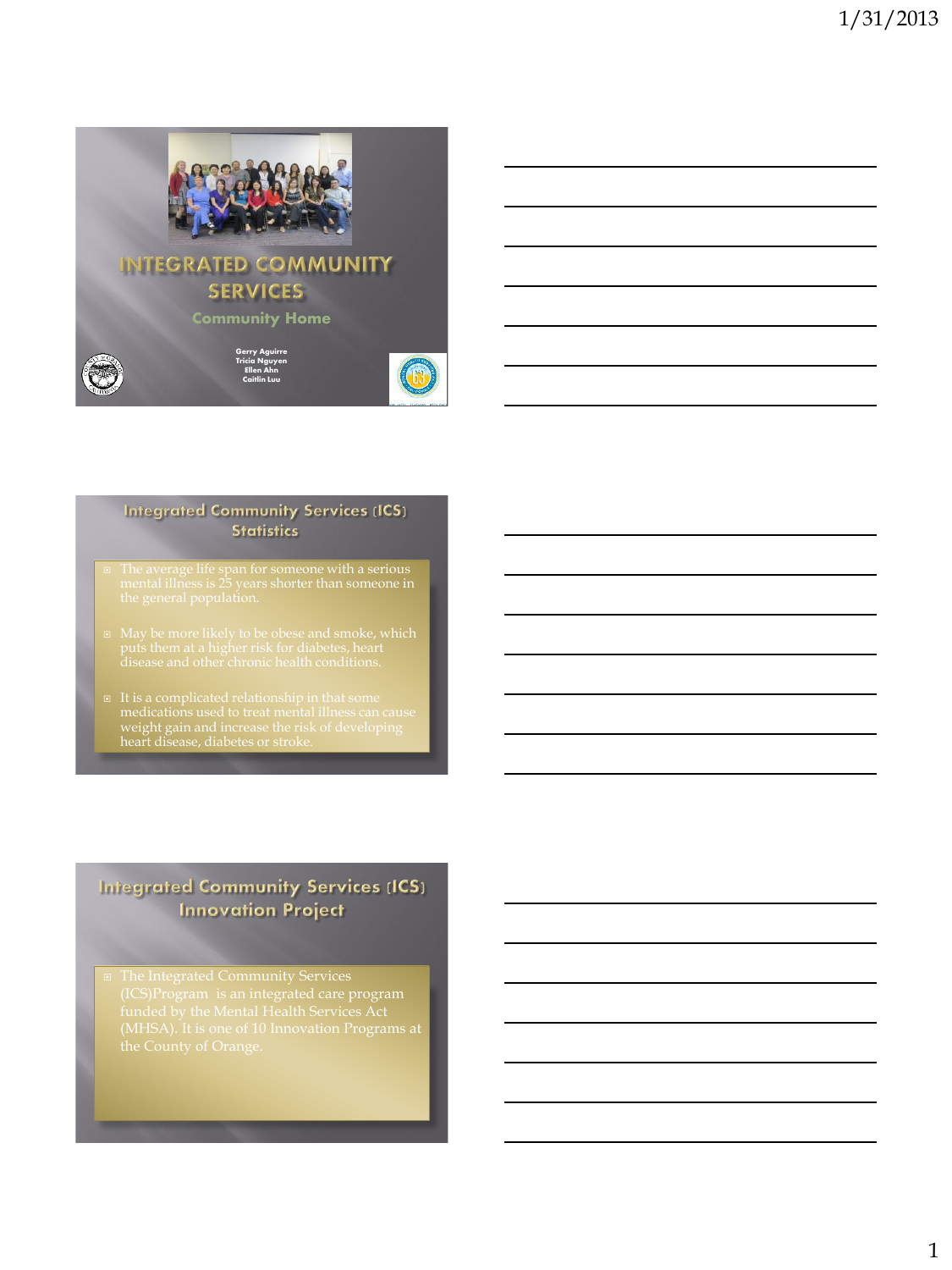#### **OUR PARTNERS**

- Adult Mental Health Services (AMHS)
- 
- Quality Improvement & Program Compliance (QIPC)
- 
- 

#### ■ Community Partners

- 
- 
- CalOptima—county Organized Health Systems

#### **Integrated Community Services Anticipated Outcome**

 $\Box$  The anticipated outcome of this program will be to integrate both physical and mental health under one roof (one-stop-shop), combined with the support and guidance of peer mentors that mental health consumers will in

# Peer mentors are those with lived experience/family members/education are placed in both community and county clinics working along with primary care doctors, nurses, behavioral health therapists, and Psychiatrists.

#### **Integrated Community Services County Home/Community Home**

- Two sides to the ICS Program Community Home
	- **County Home-**Place primary care physicians, nurses and peer mentors in Orange County Behavioral Health Clinics to coordinate care of participants' chronic medical needs along with their behavioral health needs.
-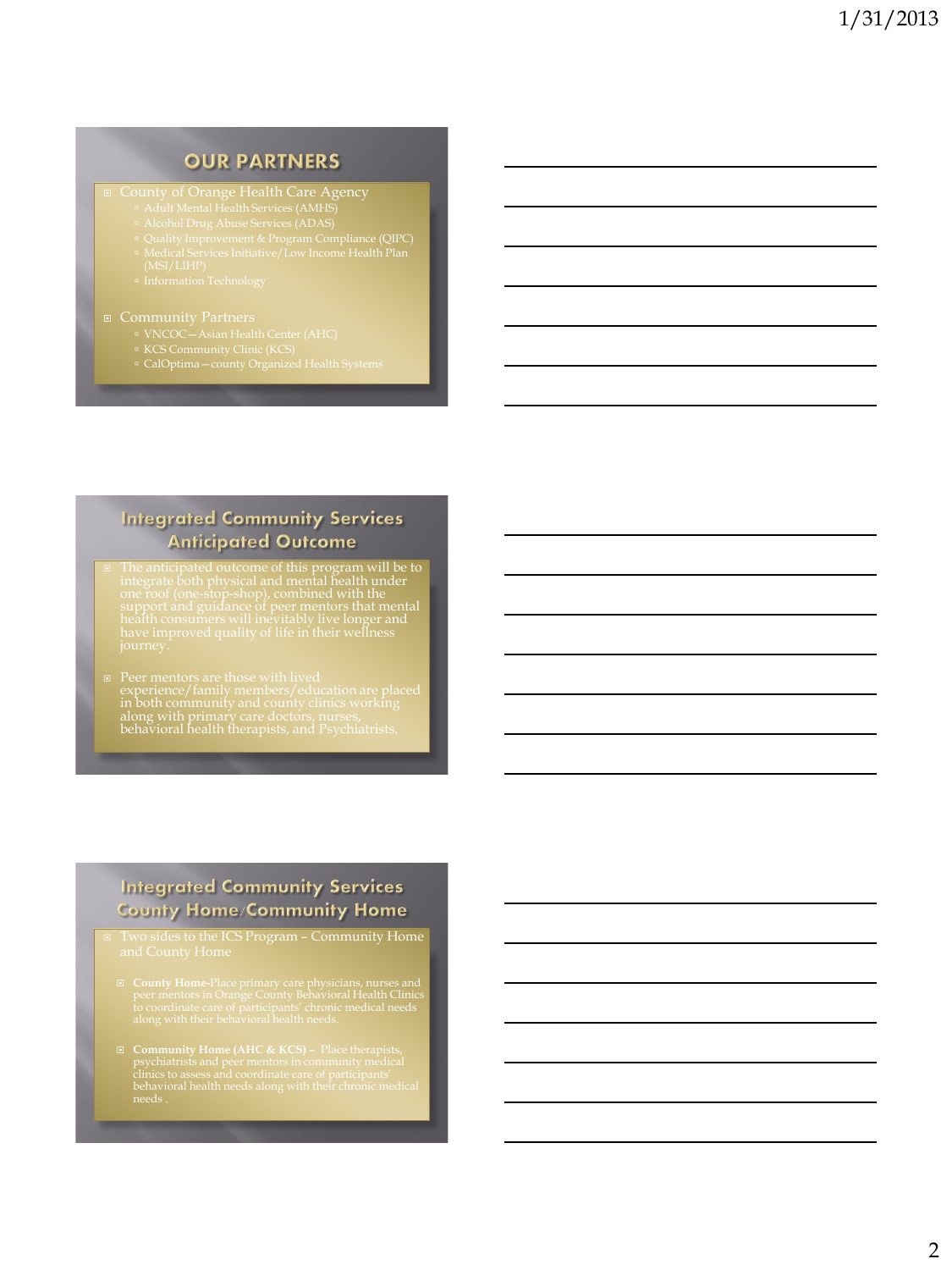#### **Integrated Community Services Community Home Admission Criteria**

- 
- 
- Are Medi-Cal or MSI insured or eligible

#### **Integrated Community Services** Goals

A client specific goal of integrating primary care and behavioral health care is to increase participants' overall wellness.

- 
- 
- 
- Provide peer support, case management, and education



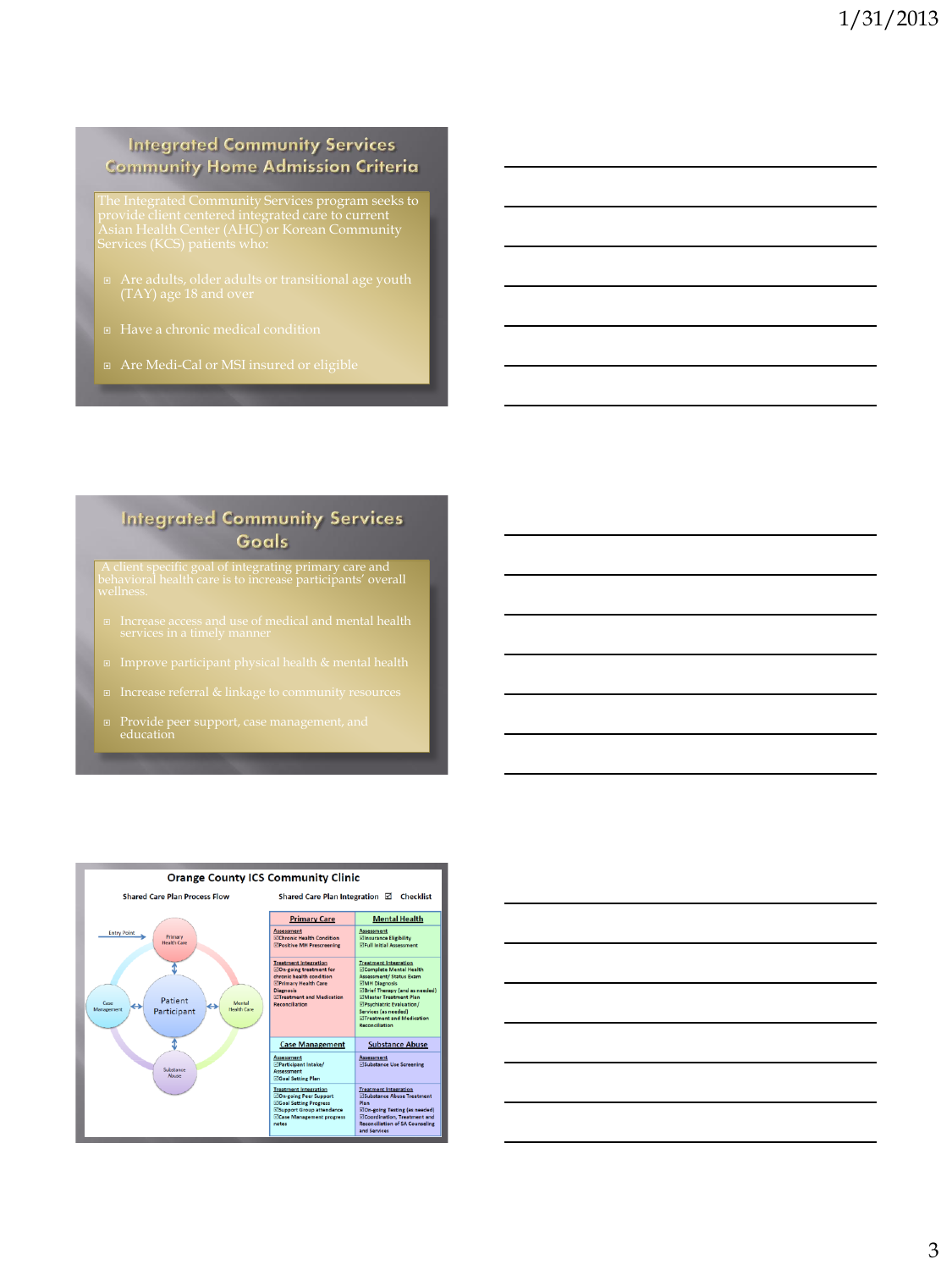|                                                                       | <b>Orange County ICS Community Clinic Workflow</b>                                                                                                                                                                                                                                                                                                                                                                                                            |                                                                                                                                                                                                                                                                                                                                                                                                                                                                                                                                                                                                                                                                                             | Who | What                                                                                                                 | Non-eligible<br>for ICS                                                      |  |
|-----------------------------------------------------------------------|---------------------------------------------------------------------------------------------------------------------------------------------------------------------------------------------------------------------------------------------------------------------------------------------------------------------------------------------------------------------------------------------------------------------------------------------------------------|---------------------------------------------------------------------------------------------------------------------------------------------------------------------------------------------------------------------------------------------------------------------------------------------------------------------------------------------------------------------------------------------------------------------------------------------------------------------------------------------------------------------------------------------------------------------------------------------------------------------------------------------------------------------------------------------|-----|----------------------------------------------------------------------------------------------------------------------|------------------------------------------------------------------------------|--|
|                                                                       | <b>Primary Health Care</b>                                                                                                                                                                                                                                                                                                                                                                                                                                    | <b>Mental Health Services</b>                                                                                                                                                                                                                                                                                                                                                                                                                                                                                                                                                                                                                                                               |     |                                                                                                                      |                                                                              |  |
| <b>PROCESS</b><br><b>ASSESSMENT</b><br><b>PROCESS</b><br><b>NTAKE</b> | <b>ICS Initial Entry</b><br>Point<br>Community<br><b>Clinic Patients</b><br><b>Primary Care</b><br>Physician<br>NO Chronic Condition<br><b>Non-eligible for ICS</b><br><b>Physical Health</b><br>Exam<br><b>Continue with routine</b><br><b>Primary healthcare</b><br>YESChronic<br>Condition<br><b>Negative PHO2</b><br>Non-eligible for ICS<br><b>SBIRT</b><br><b>Continue with routine</b><br><b>Primary healthcare</b><br>$+$ PHQ <sub>2</sub><br>(SBIRT) | <b>Eligibility Determination</b><br>Mental Health Case<br>MSI/ Medi-Cal Insured or Eligible<br>Manager(MHCM)<br>If the patient is NOT<br>YES MSI/ Medi-Cal<br>digible or denied MSI/<br>If patient has insurance<br>Medi-Cal Insurance<br><b>Intial Mental Health</b><br>eligibility then they are moved<br>onto Initial MH Assessment.<br><b>Assessments:</b><br>If they are eligible but not<br>Continue with routine<br><b>PHO9</b><br>currently enrolled, the MHCM<br><b>Primary healthcare</b><br>will help them with the<br>GAD7<br>application process and<br><b>WHOOOL BREE</b><br>enrollment while they begin<br>receiving services.<br><b>Negative Results on all assessments</b> |     |                                                                                                                      |                                                                              |  |
|                                                                       |                                                                                                                                                                                                                                                                                                                                                                                                                                                               | Non-eligible for ICS at this time<br>Initial Assessments<br><b>Continue with routine Primary healthcare</b><br>continue on for full<br>assessment<br><b>Patients deemed SPMI</b><br><b>Severe &amp; Persistent Mental Illness</b><br><b>Clinicans/Therapists</b><br>Warm hand-off to County for services<br><b>Complete Mental</b><br><b>No Mental Health Diagnosis</b>                                                                                                                                                                                                                                                                                                                     |     |                                                                                                                      |                                                                              |  |
|                                                                       |                                                                                                                                                                                                                                                                                                                                                                                                                                                               | <b>Health Diagnostic</b><br><b>Assessment</b><br>Clinican/Therapist has<br><b>Final Determination of</b><br><b>MH</b> Service Needs and<br><b>ICS Eligibility</b>                                                                                                                                                                                                                                                                                                                                                                                                                                                                                                                           |     | <b>Continue with routine Primary healthcare</b><br><b>ACCEPTED</b><br>into ICS<br><b>Assigned to</b><br>Case Manager | <b>MH Case Manager</b><br><b>RN Case Manager</b><br>Psychiatrist (as needed) |  |

|                                                            |  | <u> 1989 - Johann Stein, marwolaethau a bhann an t-Amhair ann an t-Amhair an t-Amhair an t-Amhair an t-Amhair an</u>   |
|------------------------------------------------------------|--|------------------------------------------------------------------------------------------------------------------------|
|                                                            |  | <u> 1989 - Johann Barn, mars ann an t-Amhain ann an t-Amhain ann an t-Amhain ann an t-Amhain ann an t-Amhain ann a</u> |
|                                                            |  |                                                                                                                        |
|                                                            |  | <u> 1989 - Johann Barn, amerikansk politiker (d. 1989)</u>                                                             |
| <u> 1980 - Johann Barn, amerikansk politiker (d. 1980)</u> |  | $\overline{\phantom{a}}$                                                                                               |
|                                                            |  | <u> 1989 - Andrea Andrew Maria (h. 1989).</u>                                                                          |
|                                                            |  |                                                                                                                        |





#### **ICS Mental Health Caseworkers Training**

 $n$ prehensive training program including

- 
- 
- 
- 
- 
- 
- 
- 
- 
- 
-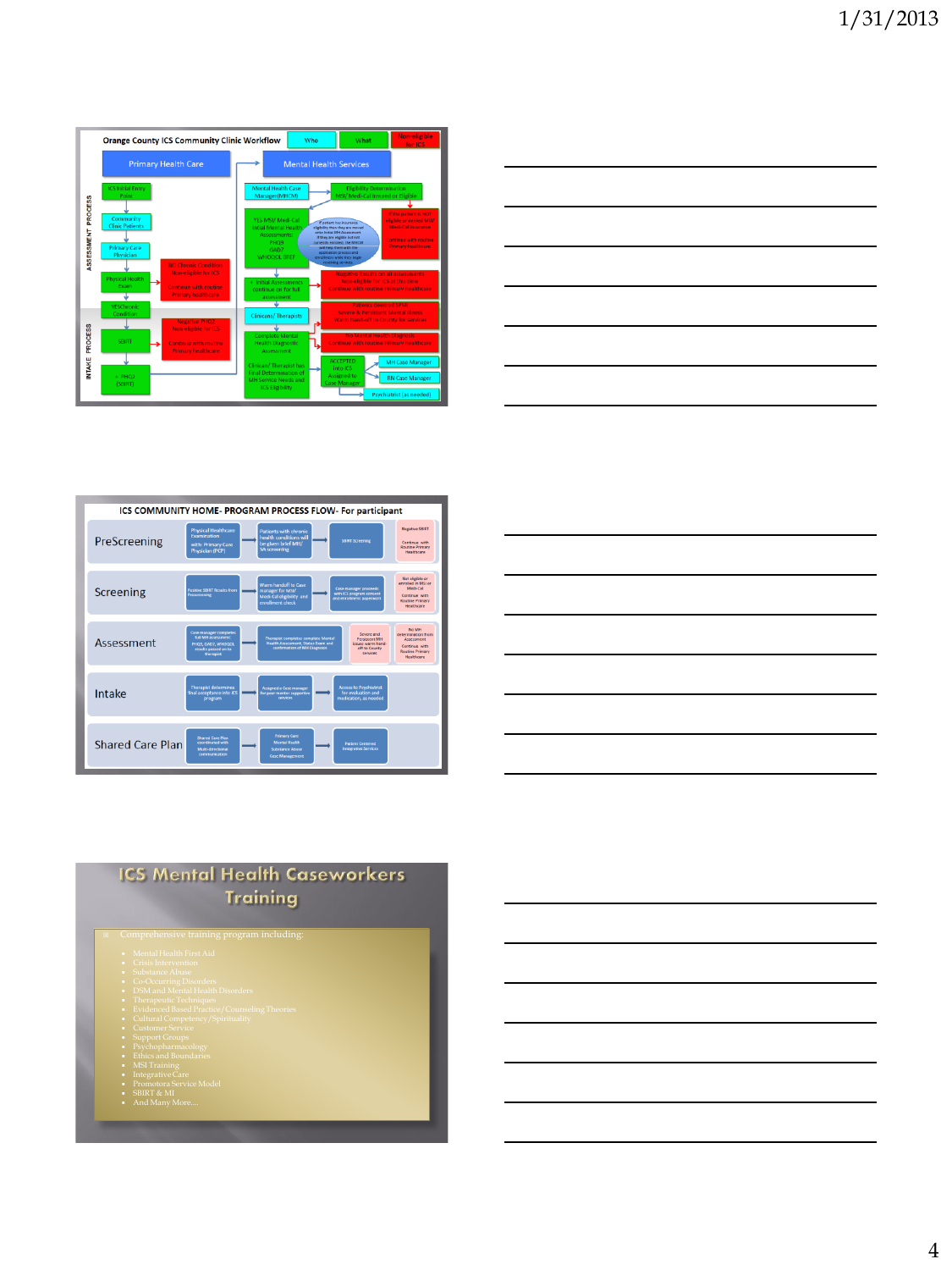#### **ICS Community Home Services to Date**

- 
- 
- 
- 

#### **Evaluation and Outcome Data Compilation**

- 
- 
- 
- 

#### **Evaluation and Outcome Program Satisfaction/Participants**

- Every Six Months-Program Satisfaction:
	-
- -
	-
- (Peer Mentor) vs. those participants who were not.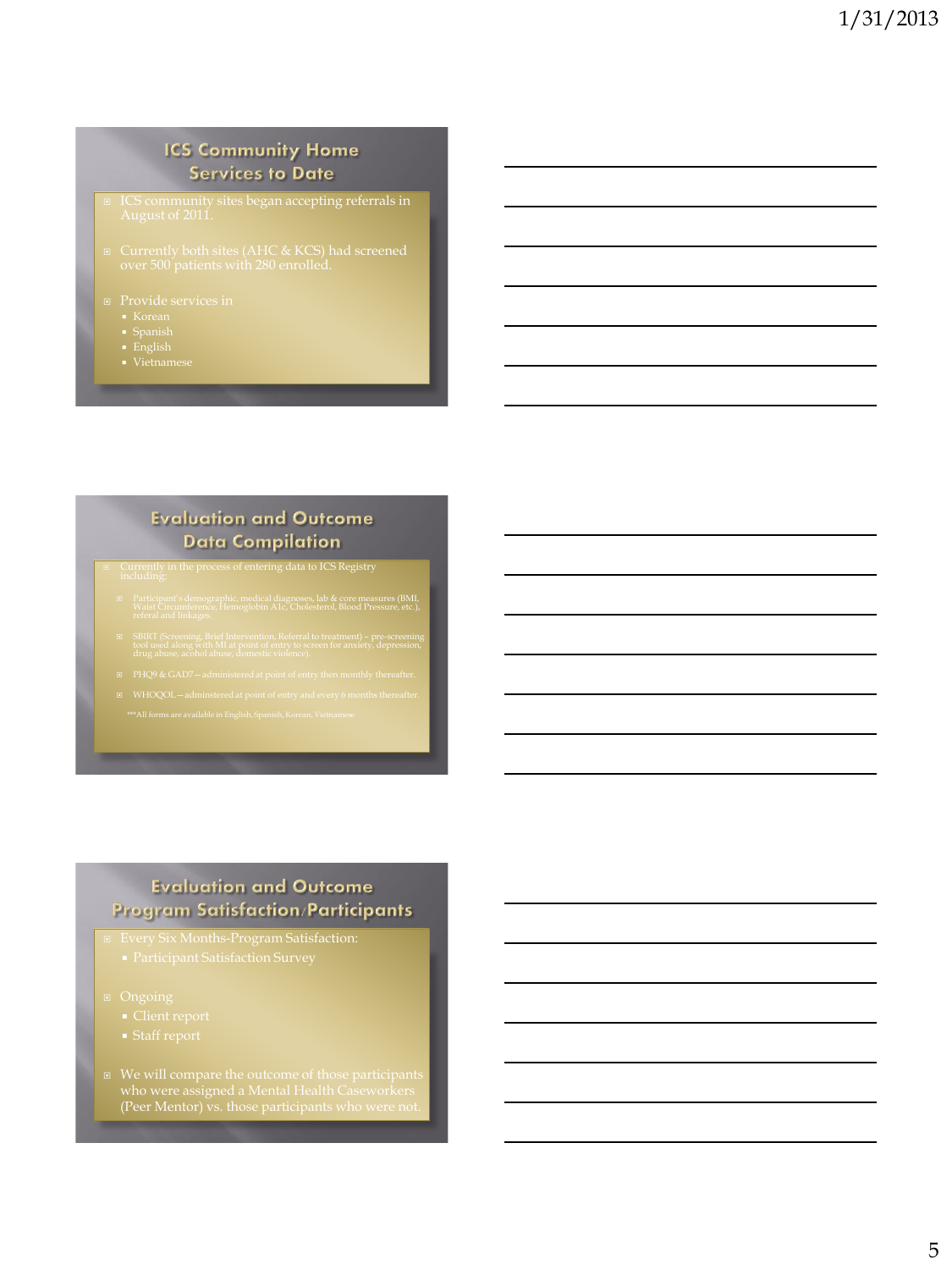# **SUCCESSFUL CASE 1**

- A 61-year old, married Vietnamese female diagnosed with major depressive disorder, single episode, moderate (296.22) and Diabetes type II and Cervical Spondylosis was referred to ICS on 10/2011.
- Prior to enrolling in ICS, client suffered from social isolation, depression, and difficulty controlling her diabetes. Client's main stressors were her spouse's job loss and financial instability.
- Since being enrolled in ICS program, client has had 11 visits with PCP and 29 total with both psychiatrist and therapist within 2012.
- Due to her medical conditions, client was linked to specialists such as pain management, ophthalmology, yearly mammogram/ultrasound and Papsmear, and most recently, free vision care from Lenscrafters.

### **SUCCESSFUL CASE 1 CONT...**

- Client has received education on the link between Depression and her Diabetes through the lecture held by AHC Medical Director
- Client has attended support group facilitated by her caseworker. Up to date, she has maintained high participation in monthly group, often interested in learning tips on improving her insomnia, anxiety, and health.
- Client has maintained med regimen to manage diabetes and pain
- Mental Health Caseworker follows up with client to ensure appointments/referral are kept

# **SUCCESSFUL CASE 2**

- A 43-year old, single, unemployed, Caucasian female diagnosed with Bipolar NOS (296.80), Amphetamine dependence (304.40), and Opioid dependence (304.00)
- Client has history of multiple incarcerations, but is taking the initiative to improve the quality of her life.
- CW provided the linkages and psycho education, both of which serve as the stepping stones for client to improve her physical and mental health.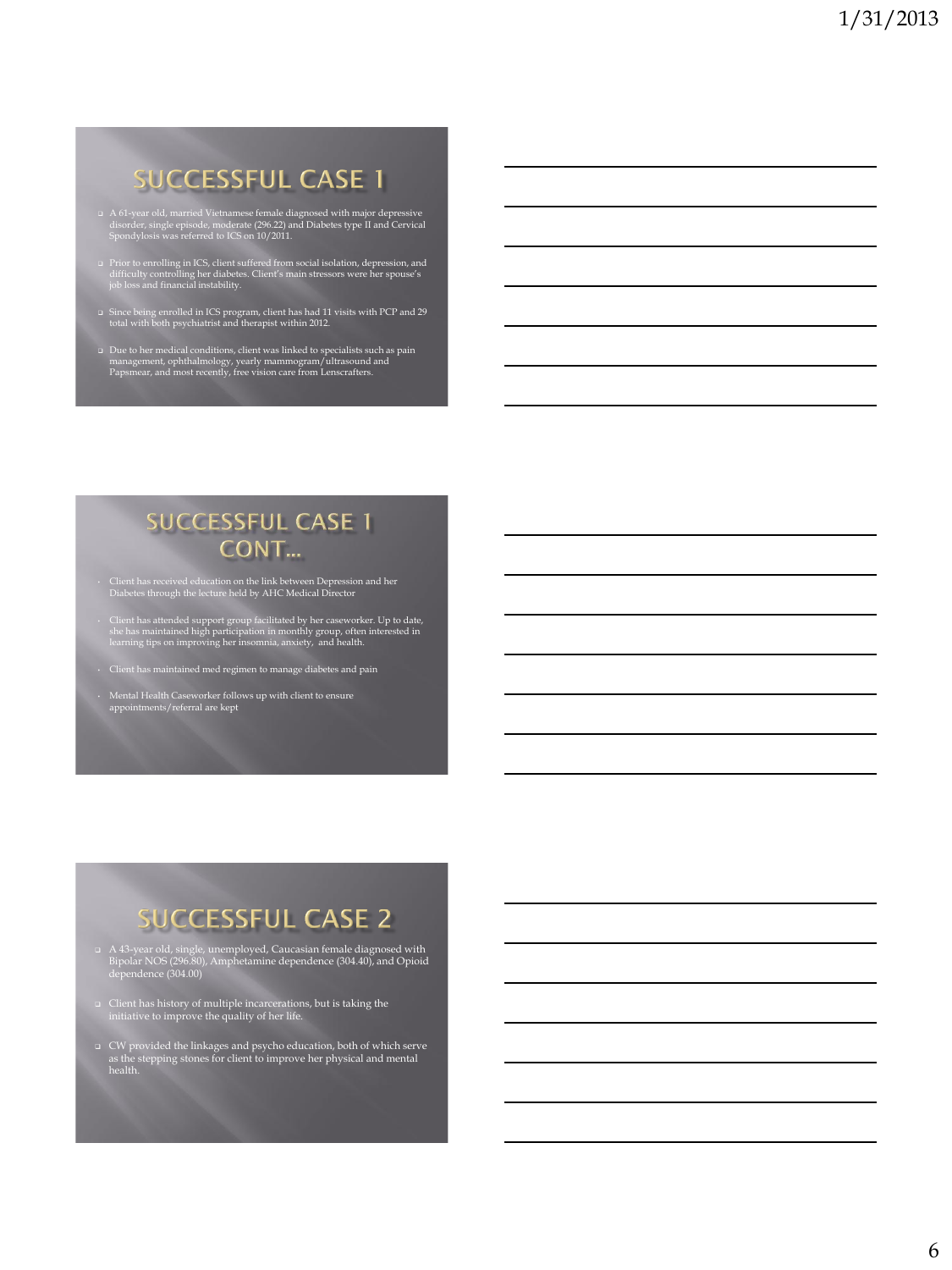# **SUCCESSFUL CASE 2** CONT...

- Due to her medical conditions, client was linked to specialists such as an OBGYN and orthopedic surgeon, successfully completing 3 surgeries.
- Social services linkages: free vision care and glasses from Lenscrafter's, OCTA Reduced Bus Fare, and Patient Assistance Program for free psychotropic medications.
- Client attends support group and actively participates.

## **Successful Case 3**

- A 53-year old, unemployed, married, Vietnamese female diagnosed with General Anxiety Disorder (300.02); chronic condition: Hepatitis B.
- **□ Prior to enrolling in ICS**, client excessively worried about failed expectations<br>over her life in the US, daughter's marital relationship, and financial<br>hardships due to unsuccessful business attempts.
- <sup>1</sup> Since enrollment in ICS program 1/2012, client has visited the PCP 5x, met with the therapist and psychiatrist on a monthly basis (22 encounters). Due to her medical conditions, client was linked to specialists such as
- © Client has been enrolled in Patient Assistance Programs to obtain anti-viral<br>medication for her Hepatitis (~\$1,600/month) not covered by Medical<br>Services Initiative (County program for indigents) formulary

#### **Successful Case 3** cont...

- Client has received education on the link between Depression and her chronic conditions through the lecture held by AHC Medical Director
- ¤ Client has regularly attended bimonthly support groups<br>facilitated by ICS caseworkers. Up to date, she has maintained<br>high participation in monthly group, often interested in<br>learning tips on improving her insomnia, pers
- Client has maintained med regimen and is in control of her Hepatitis.
- Mental Health Caseworker follows up with client to ensure appointments/referral are kept.